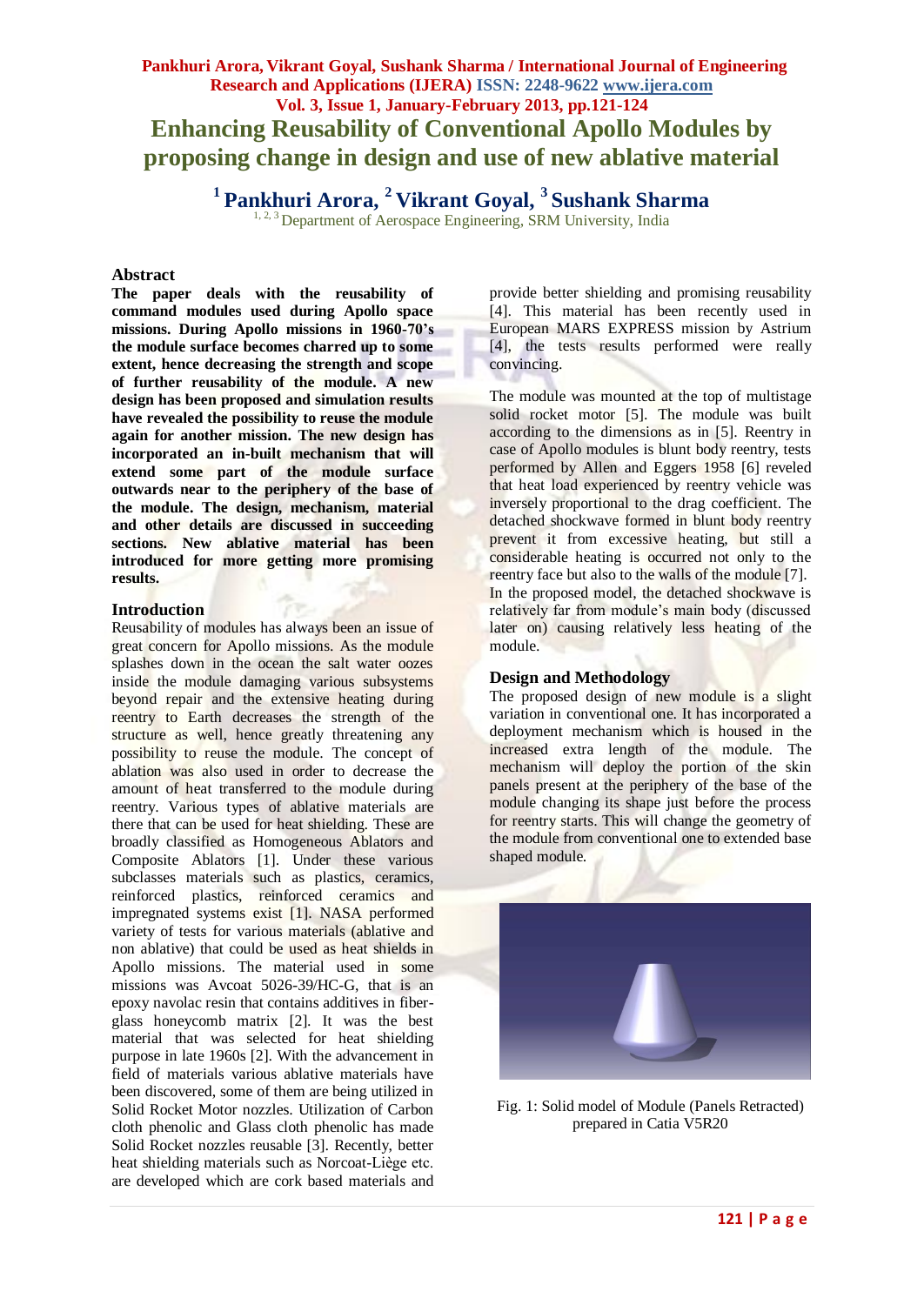## **Pankhuri Arora, Vikrant Goyal, Sushank Sharma / International Journal of Engineering Research and Applications (IJERA) ISSN: 2248-9622 www.ijera.com Vol. 3, Issue 1, January-February 2013, pp.121-124**



Fig. 2: Solid model of Module (Panels deployed) prepared in Catia V5 R20

The scaled model of Apollo Command Module was developed in Catia V5 as per the dimensions given as in [5] with some increase in total height of the module so as to make appropriate room for new mechanisms and other vital systems. The simulations for both the models were run by enabling the energy equation and setting flow to viscous–realizable k-epsilon with standard wall function. Simulation results and comparisons will be discussed later on.

Skin panels around the periphery of the base of the module are of considerable thickness and strength so that they can bear extreme temperature and various forces during reentry. The base and skin panels are coated with Norcoat-Liѐge, and the characteristic values according to the requirement are substituted for running Simulations.

The change in shape i.e. deploying skin panels outwards is achieved by a mechanism that will be explained in the following section.

#### **Panel Deploying Mechanism**

The deployable skin panels are folded inside the main body of module during launch. This extra panel portion will be deployed just before starting the reentry process. Panels are made of sheet of required thickness, a circular rack which is moved with help of a pinion to move it forward to required position.



Fig. 3: Extended skin panel portion

On the solid circular rack circular grooves are present in which locking pins will be fixed, hence

locking the panel firmly. At the end of the circular rack, a similar plate of comparatively less thickness is present that will replace the position of initial panel in the outer skin of the module. The inner layer of the panel near the hinges is coated with heat shield and required sealants to ensure heat locking of the system as well. These heat shields and locking pins make the extended panel portion of the skin strong, both mechanically and thermally.





### **Simulation Results**

**1)** Pressure Distribution :

Using ANSYS12 around 1000 iterations has been done for conventional Apollo module and proposed design and comparison has been shown:

a) Conventional Module



Pathlines Colored by Static Pressure (pascal)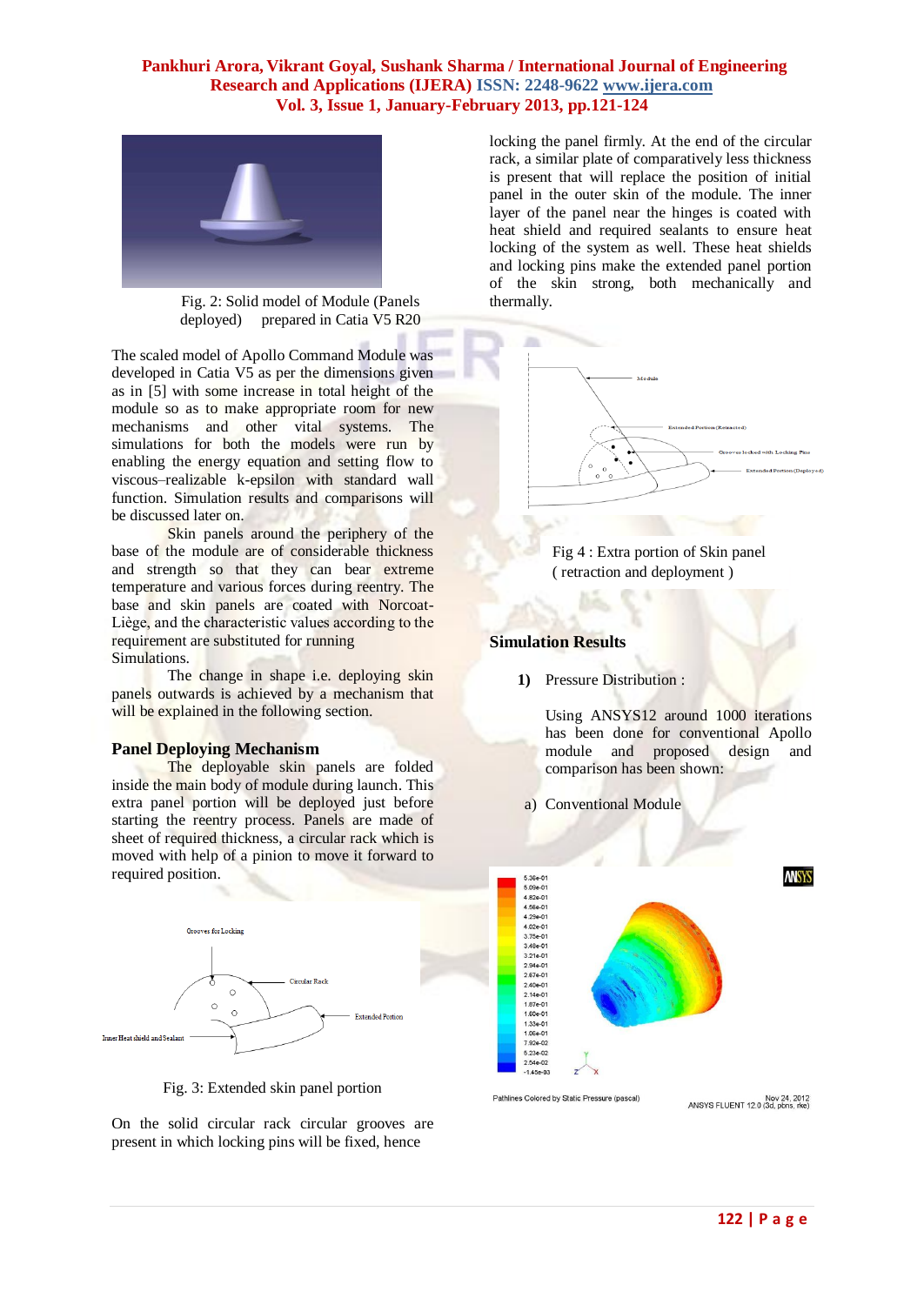## **Pankhuri Arora, Vikrant Goyal, Sushank Sharma / International Journal of Engineering Research and Applications (IJERA) ISSN: 2248-9622 www.ijera.com Vol. 3, Issue 1, January-February 2013, pp.121-124**

b) Module with proposed changes



Nov 25, 2012<br>ANSYS FLUENT 12.0 (3d, pbns, rke) المساة

As it is clear from the figure, there has been a decrease in pressure around new proposed design as compared to pressure distribution implies there will be less structural loads on proposed change in design of module.

**2)** Temperature

Using ANSYS12 approximately 1000 iterations are done and comparison of temperature distribution has been shown,



Nov 24, 2012<br>ANSYS FLUENT 12.0 (3d, pbns, rke)

a) Module with proposed changes



It can be observe that in new module, there is reduction in temperature with uniform distribution while in case of conventional module high temperature distribution is there along boundaries.

- **3)** Shock Wave Pattern Shock wave pattern generated around module during reentry is compared between two different modules,
	- a) Conventional Module





It is expected that in new module, relative distance between shock waves and module will be larger in comparison to conventional module. Thus, it reveals a structure with less structural loads.

## **Advantages**

- 1) Reduction in temperature and its uniform distribution around module, thus making it much safer and enhancing its reusability.
- 2) There is less chance of structural disintegration as pressure distribution around new module has decreased.
- 3) Reusability of module is enhanced as due to increase in structure size, there is less chance of